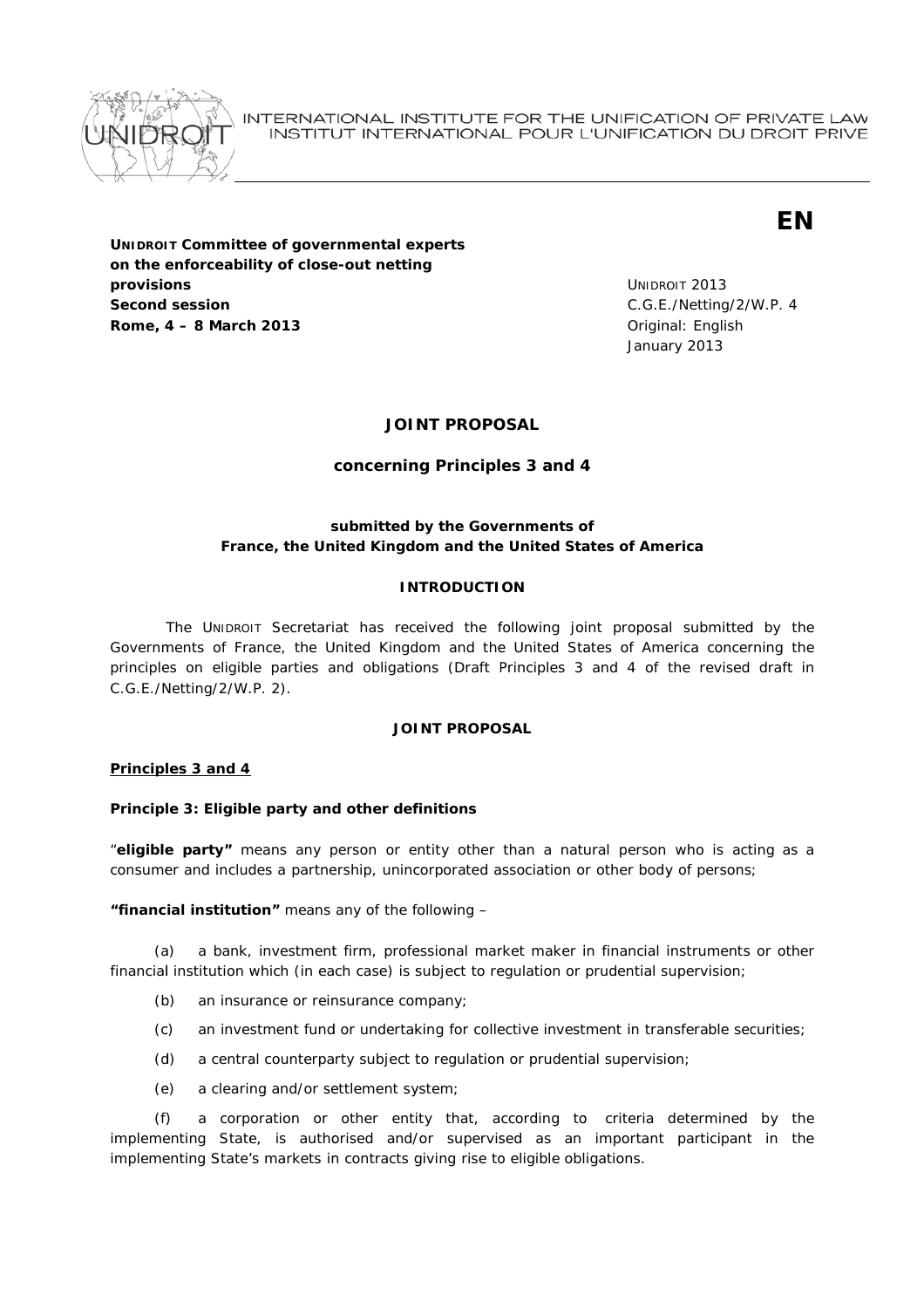## *Explanatory note*

*The commentary would explain that the intent of clause (f) is to ensure that at least some corporations and other entities — in particular those that are significant market participants and are therefore relevant for systemic risk purposes — could be included within the "core pillar" of harmonisation, in accordance with the legislation of the implementing State. The reference to "authorisation and/or supervision" is intended to allow implementing States to take into account the characteristics of their domestic markets in determining which entities are allowed to take advantage of netting. While States can effect such authorisation or supervision on an entity-by-entity basis, they can also do so by allowing certain types of entities to be eligible by law. Such authorisation or supervision could be granted and/or imposed by each State according to criteria including for instance the size of the corporation or entity (measured by reference to assets, revenues, or otherwise) or the scale of its dealings in such markets. Establishing uniform criteria of these types for all States in these Principles would not be appropriate or feasible. However, the criteria chosen by a State should offer all guarantees of legal certainty and predictability to counterparties while ensuring that systemically-important entities are not excluded.*

*"public authority"* means any of the following –

- (a) a governmental or other public authority;
- (b) a central bank;

 (c) the Bank for International Settlements, a multilateral development bank, the International Monetary Fund or any similar entity;

#### **Principle 4: Eligible obligations**

**"***Eligible obligation***"** means, subject as provided below –

 (a) an obligation arising under a contract of a kind referred to in Part I of the list below between eligible parties at least one of whom is a public authority or a financial institution; and

an obligation of an eligible party (whether by way of surety or as principal debtor) to perform an obligation of another person which is an eligible obligation under paragraph (a) above.

A State adopting these principles may elect to broaden the scope of paragraph (a) in one or both of the following ways –

1. by providing that it is to extend to obligations arising under contracts between eligible parties neither of whom is a public authority or a financial institution; and/or

2. by providing that it is to extend to obligations arising under contracts of a kind referred to in Part II of the list below;

subject, in either case, to such limitations or exceptions as the relevant State may specify in its election.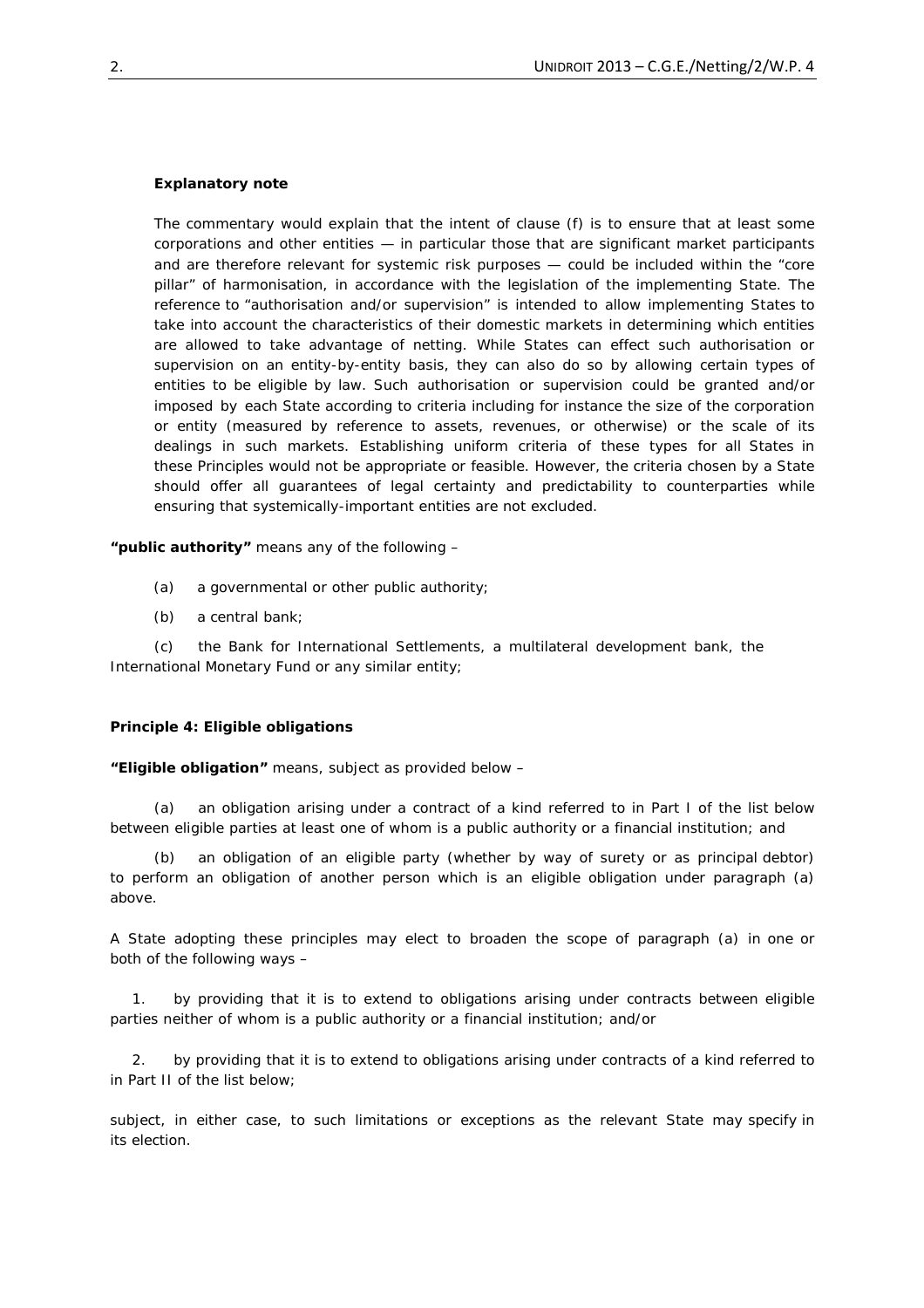## *Explanatory notes*

*Paragraphs 1 and 2 allow states which adopt the principles to extend their scope beyond the minimum core described in paragraphs (a) and (b) of the definition.*

*Paragraph 1 allows a state to relax the requirement that at least one of the parties must be a public authority or financial institution as defined in Principle 3. The relaxation may be complete, so that all contracts between eligible parties of whatever description are covered, or it may be subject to specified exceptions or limitations. A state may therefore choose to extend the principles to some, but not all, contracts between two parties neither of whom qualifies as a public authority or financial institution under Principle 3.*

Paragraph 2 allow a state to extend the categories of contract under which eligible *obligations arise by adding any or all of the contracts described in Part II of the list. Again, it may make the extension subject to specified exceptions or limitations.* 

## **List of contracts**

#### **Part I**

## 1. Derivative instruments

*"Derivative instrument" means options, forwards, futures, swaps, contracts for differences and any other transaction in respect of a reference value that is, or in future becomes, the subject of recurrent contracts in the derivatives markets, whatever their underlying, including currencies and fungible commodities.*

2. Repurchase agreements, securities lending agreements and any other transactions on financial instruments, in each case in respect of securities, money market instruments or units in collective investment schemes.

3. Title transfer collateral arrangements related to eligible obligations.

4. Contracts for the sale, purchase or delivery of –

- (a) securities;
- (b) money market instruments;
- (c) units in a collective investment scheme;
- (d) currency of any country, territory, or monetary union;
- (e) gold, silver, platinum, palladium, or other precious metals.

### **Part II**

5. Contracts for the sale, deposit, purchase or delivery of any other fungible commodity.

6. Contracts for the pledge, mortgage or charge of, or the creation of any other security interest in respect of, any property of a kind referred to in paragraph 4 or paragraph 5 above